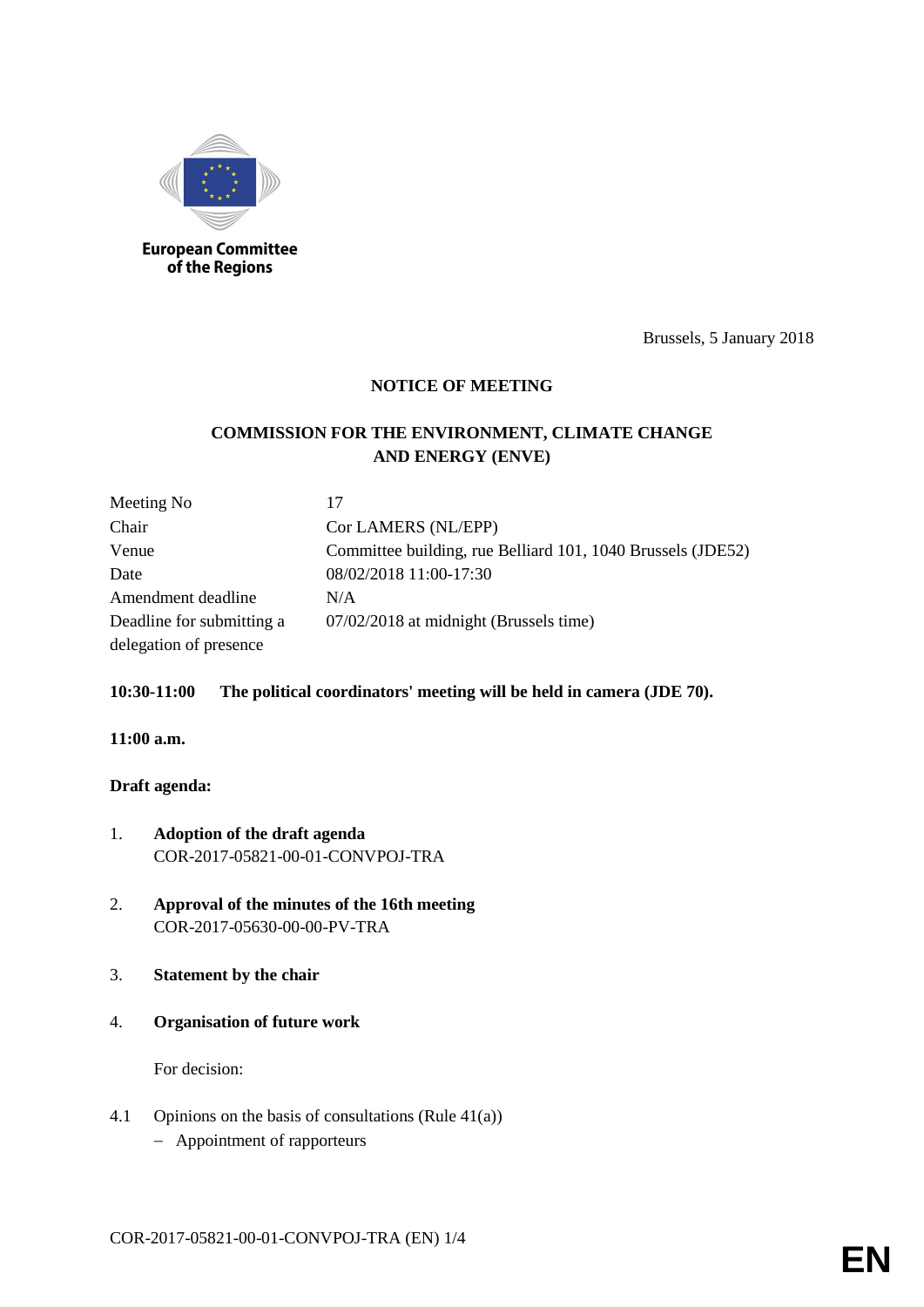- 4.2 Own-initiative opinions (Rule 41b) i))
	- Decision to draw up an opinion
	- Appointment of rapporteurs
- 4.3 Own-initiative opinions (Rule 41b) ii))
	- Decision to request Bureau authorisation for an opinion
	- Provisional appointment of rapporteurs
- 4.4 Decisions not to draw up an opinion
- 4.5 Ongoing work programme and decision on attributions by the president (COR-2017-05826-00-00-TCD-TRA)

For discussion:

- 4.6 Follow-up to opinions (COR-2017-05827-00-00-TCD-TRA)
- 4.7 Annual Impact Report 2017 (COR-2017-06037-00-01-TCD-TRA)

#### 5. **Opinions – Exchange of Views**

| 5.1 | Title                    | Rules for the internal market in natural gas                   |
|-----|--------------------------|----------------------------------------------------------------|
|     | Rapporteur               | Rapporteur: Mauro D'Attis (IT/EPP)                             |
|     | Commission document      | Proposal for a Directive of the European Parliament and of the |
|     |                          | Council amending Directive 2009/73/EC concerning common        |
|     |                          | rules for the internal market in natural gas                   |
|     |                          | COM (2017) 660 - final                                         |
|     | Document                 | COR-2017-05833-00-00-DT-TRA                                    |
|     | Type of opinion          | For information (Art. 307, 1st al.)                            |
|     | Dossier                  | ENVE-VI/026                                                    |
|     | Statement by             | Representative of the European Commission (tbc)                |
|     | Discussion and adoption  | 12/04/2018                                                     |
|     | (planned date)           |                                                                |
|     | Adoption planned for the | 16-17 May 2018                                                 |
|     | plenary session          |                                                                |

6. **European groupings of Territorial Cooperation** Presentation by the COTER Commission Chair, Mr Petr Osvald

#### **Lunch break**

7. Green Week and local partner events: Presentation by Mr Laroche, DG Environment, European Commission (tbc)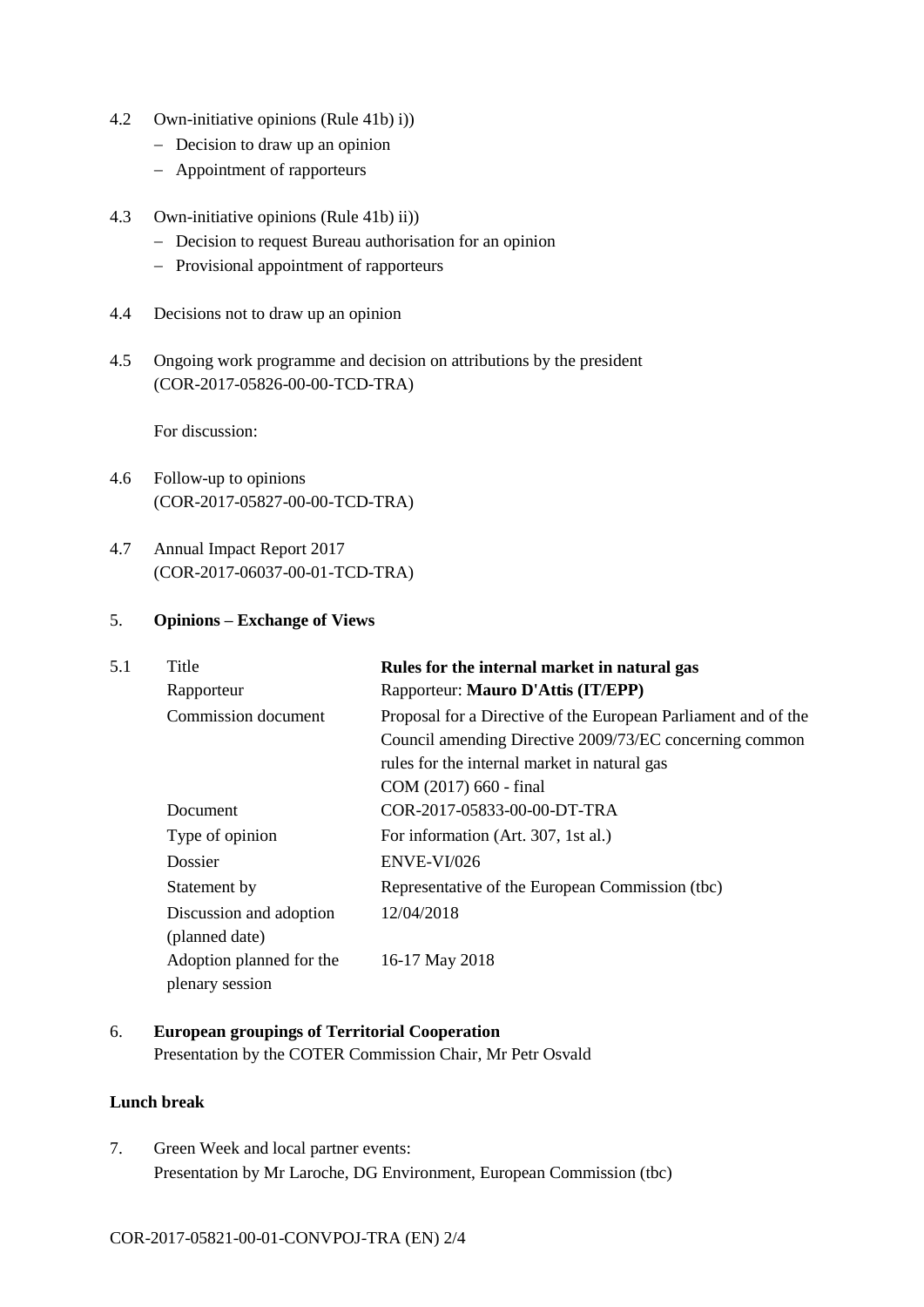8. Round table discussion with the European Space Agency (ESA) on "Growth, innovation and investment in Europe's Regions: the opportunities of space"

Welcome address and introductions:

- Markku Markkula,  $1<sup>st</sup>$  Vice-President of the European Committee of the Regions
- Michele Emiliano, President of Puglia Region, Italy and President of NEREUS
- A representative of the European Commission tbc

Innovation for competitiveness:

- Moderator: Kai-Uwe Schrogl, Chief Strategy Officer, European Space Agency
- Gunnar Muent, Director of the Innovation and Competitiveness Directorate, European Investment Bank
- Thorsten Rudolf, CEO of the Anwendungszentrum GmbH Oberpfaffenhofen (Application Centre for Satellite Navigation)

Applications for citizens and growth:

- Moderator: Andres Jaadla, Member of the European Committee of the Regions and rapporteur on "Space Strategy for Europe"
- Martin Günthner, Senator of Economic Affairs, Labour and Ports of the Free Hanseatic City of Bremen tbc
- Cecilia Donati, Institutional Relations Officer, Mercator Oceans

Conclusions and way forward:

- Cor Lamers, CoR ENVE Commission Chair
- 9. Any other business
- 10. Confirmation of the date of the next meeting: 12 April 2018 followed by the ENVE Study visit on 13 April on "European Green Capital 2018" in Nijmegen

| <b>Working languages:</b>    | 23 | BG/CS/DA/DE/ET/EL/EN/ES/FR/HR/IT/LV/LT/HU/MT/NL  |
|------------------------------|----|--------------------------------------------------|
|                              |    | /PL/PT/RO/SK/SL/FI/SV                            |
| Interpreting:                | 19 | BG/DA/DE/ET/EL/EN/ES/FR/HR/IT/LT/HU/NL/PL/PT/RO/ |
| (participants may speak in   |    | SK/SL/FI                                         |
| their own language)          |    |                                                  |
| (participants may listen in) | 13 | DE/ET/EL/EN/ES/FI/FR/HR/IT/LT/NL/PL/SK           |

Amendments must be submitted through the online tool for tabling amendments (available on the Members' Portal at: [https://memportal.cor.europa.eu/\)](https://memportal.cor.europa.eu/).

# **N.B.: Only members of this commission and alternates delegated to attend the meeting will be entitled to travel and subsistence payments.**